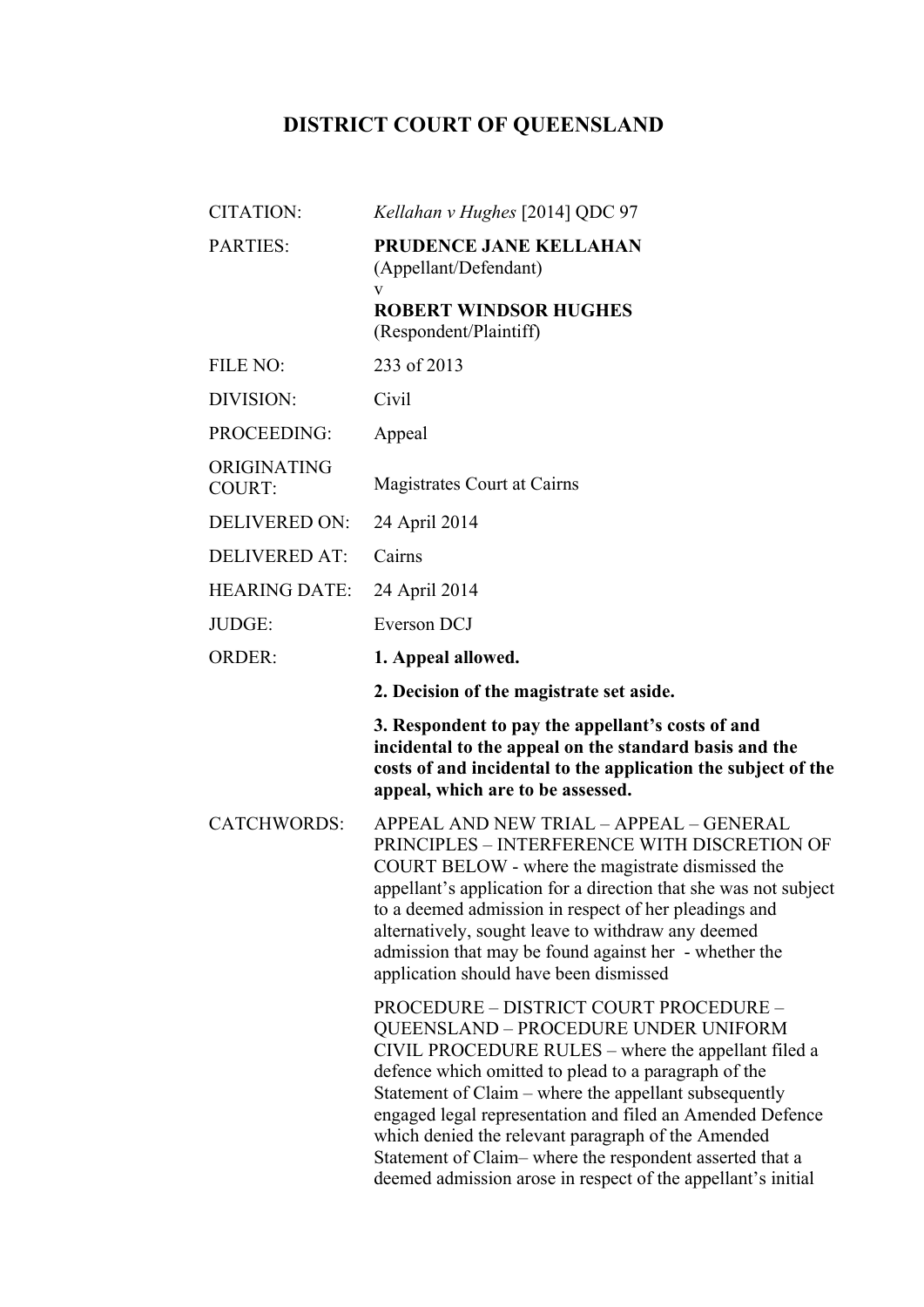|                    | omission – the effect of r 385 of the UCPR – whether the<br>initial omission still gave rise to a deemed admission |
|--------------------|--------------------------------------------------------------------------------------------------------------------|
|                    | Uniform Civil Procedure Rules 1999 (Qld), r166, r385                                                               |
| COUNSEL:           | M Jonsson for the Appellant<br>J Jacobs for the Respondent                                                         |
| <b>SOLICITORS:</b> | Preston Law for the Appellant<br>Williams Graham Carman Lawyers for the Respondent                                 |

- [1] This is an appeal from a decision of a magistrate sitting at Cairns delivered on 26 November 2013 dismissing the appellant's application for a direction that she was not subject to a deemed admission in respect of her pleadings in the proceeding before the court below and alternatively, seeking leave to withdraw any deemed admission which may be found against her in this regard.
- [2] The dispute between the parties concerned the failure of the appellant to complete a contract for the sale of a unit at Freshwater in circumstances where the respondent was the vendor and the appellant was the purchaser. The negotiations between the parties that occurred as the appellant's difficulties in completing the contract became apparent, resulted in alternative scenarios being pleaded by the respondent in the Statement of Claim filed on 28 February 2012. Relevantly, however, the respondent pleaded at paragraph 13 that he was "at all material times…ready, able and willing to effect completion of the Contract". Initially the appellant filed a defence on her own behalf omitting to plead to paragraph 13 of the Statement of Claim. It is this omission, which is said to potentially give rise to a deemed admission pursuant to r 166(1) of the *Uniform Civil Procedure Rules* 1999 (Qld) ("UCPR"). R 166(1)(a) relevantly states that "an allegation of fact made by a party in a pleading is taken to be admitted by an opposite party required to plead to the pleading unless the allegation is denied or stated to be not admitted by the opposite party in a pleading".
- [3] The appellant subsequently engaged legal representation and an Amended Defence was filed on 7 September 2012. The Amended Defence denied the allegations in paragraph 13 of the Statement of Claim. The respondent filed an Amended Statement of Claim on 16 November 2012. Paragraph 13 now reads: "at all material times, the Plaintiff was ready, able and willing to effect completion of the Contract on 30 September 2011". A further paragraph 17A was added alleging that "at all material times, the Plaintiff was willing and able to effect completion of the Contract on 10 October 2011". Both of these allegations were expressly denied by the appellant in her Further Amended Defence filed on 25 March 2013 and subsequently in her Further Amended Defence and Counterclaim filed on 10 May 2013. The allegation that the respondent was not capable of completing the contract on any relevant date now lies at the heart of her defence.